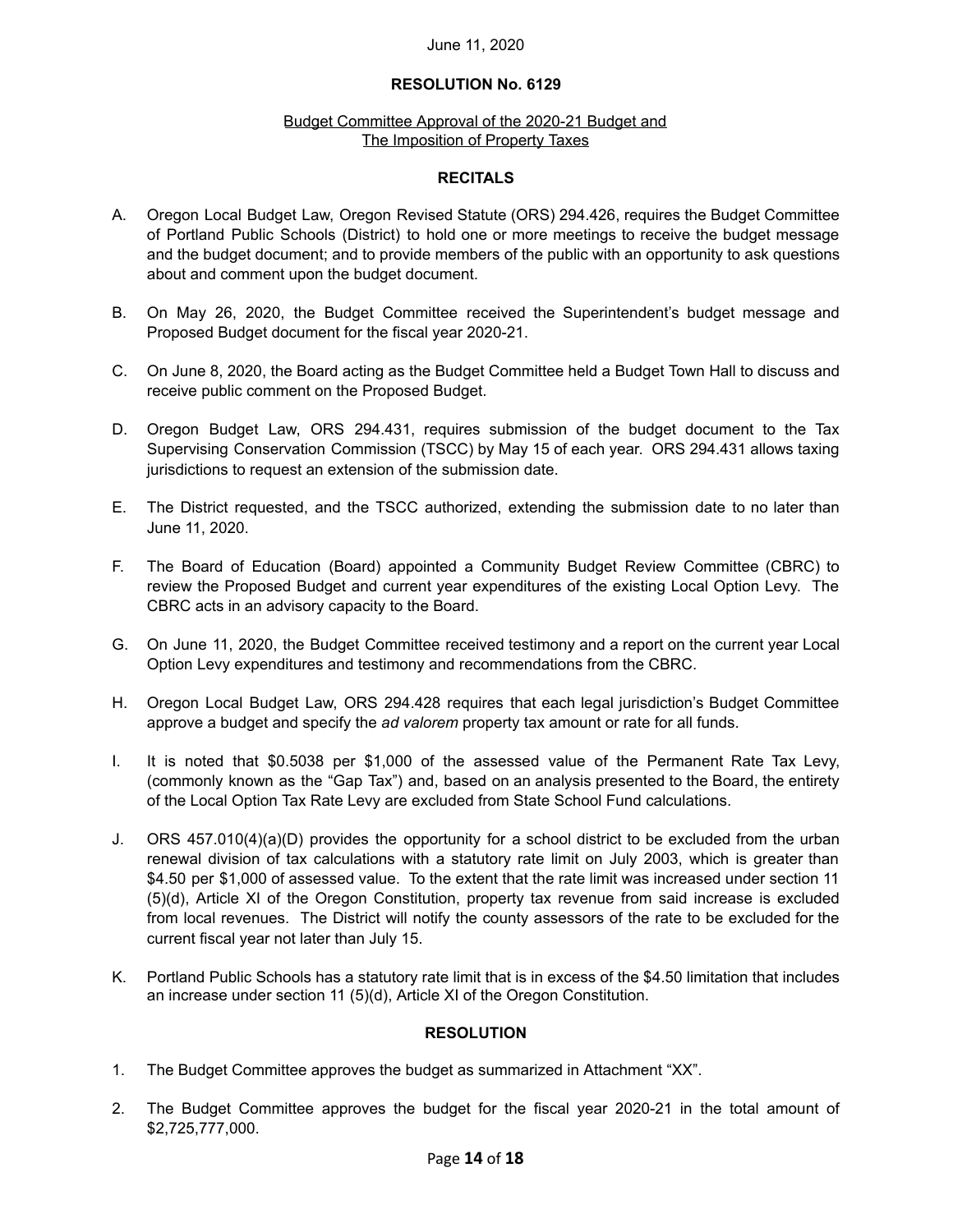- 3. The Budget Committee resolves that the District imposes the taxes provided for in the approved budget:
	- a. At the rate of \$5.2781 per \$1,000 of assessed value for operations;
	- b. At the rate of \$1.9900 per \$1,000 of assessed value for local option tax for operations;
	- c. In the amount of \$136,000,000 for exempt bonds

Taxes are hereby imposed and categorized as for the tax year 2020-21 upon the taxable assessed value of all taxable property in the District, as follows:

|                            | <b>Education Limitation</b>            | <b>Excluded from Limitation</b> |
|----------------------------|----------------------------------------|---------------------------------|
| Permanent Rate Tax Levy    | \$5.2781/\$1,000 of assessed valuation |                                 |
| Local Option Rate tax Levy | \$1.9900/\$1,000 of assessed valuation |                                 |
| Bonded Debt Levy           |                                        | \$136,000,000                   |

- 4. The Budget Committee further resolves that \$0.5038 per \$1,000 of taxable assessed value is excluded from the division of tax calculations, as the Permanent Rate Tax Levy attributable to the increase provided in section 11 (5)(d). Article XI of the Oregon Constitution (such increase is a result of the expiring Gap Tax Levy).
- 5. The Budget Committee directs submittal of this approved budget to the TSCC by June 11, 2020, in accordance with ORS 294.431, under the extension as granted by the TSCC.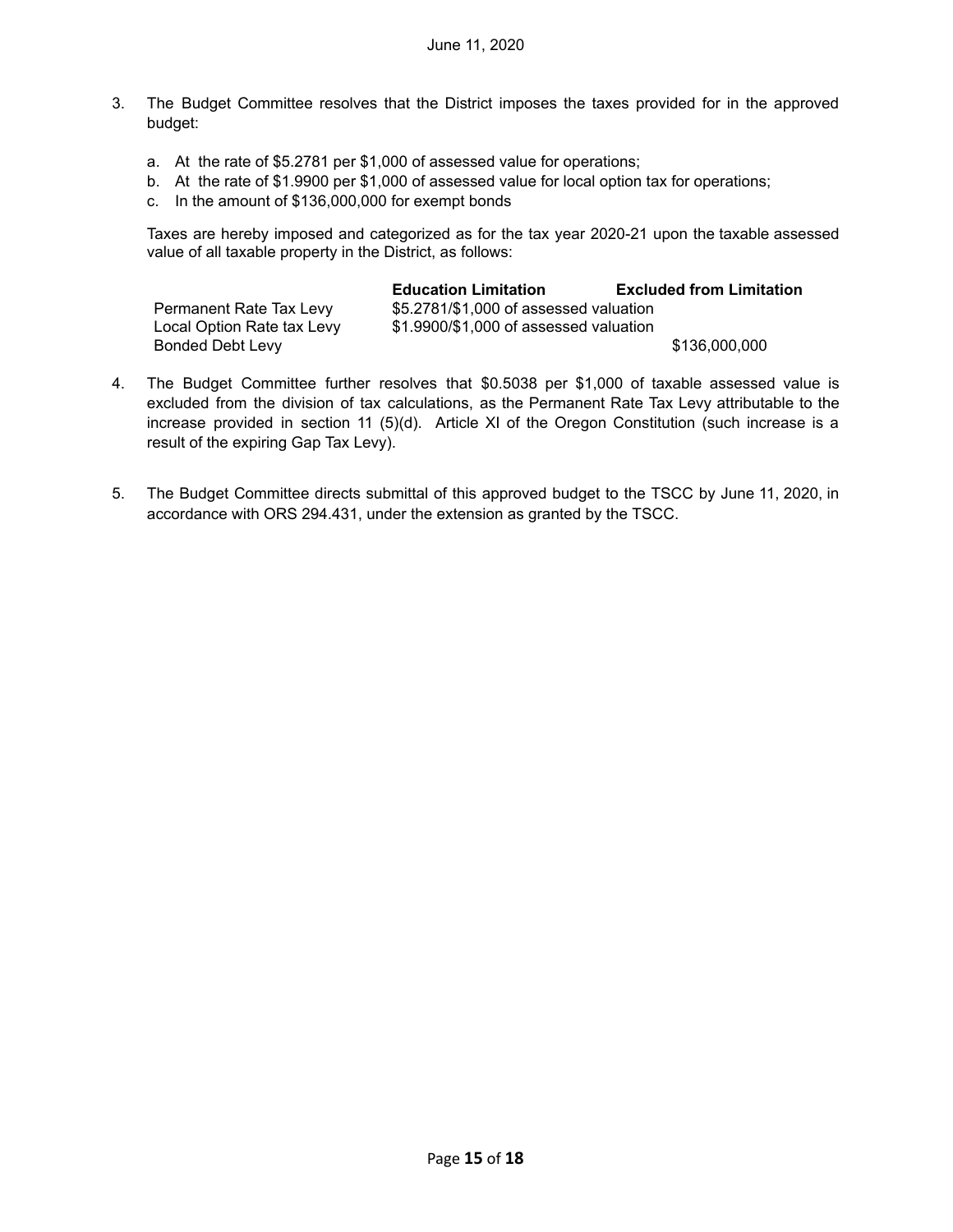# **Attachment "A" to RESOLUTION NO. 6129**

| <b>Portland Public Schools</b>                                                         |                 |                   |                 |  |  |  |  |  |                    |
|----------------------------------------------------------------------------------------|-----------------|-------------------|-----------------|--|--|--|--|--|--------------------|
| Adjustments to the 2020-21 Proposed Budget Document<br>June 11, 2020<br>(in thousands) |                 |                   |                 |  |  |  |  |  |                    |
|                                                                                        |                 |                   |                 |  |  |  |  |  |                    |
|                                                                                        |                 |                   |                 |  |  |  |  |  | <b>Recommended</b> |
|                                                                                        | <b>Proposed</b> |                   | <b>Approved</b> |  |  |  |  |  |                    |
|                                                                                        | <b>Budget</b>   | <b>Adjustment</b> | <b>Budget</b>   |  |  |  |  |  |                    |
| 100 - General Funds                                                                    |                 |                   |                 |  |  |  |  |  |                    |
| <b>Resources</b>                                                                       |                 |                   |                 |  |  |  |  |  |                    |
| <b>Beginning Fund Balance</b>                                                          | 46,631          |                   | 46,631          |  |  |  |  |  |                    |
| Local Property and Other Taxes                                                         | 277,706         |                   | 277,706         |  |  |  |  |  |                    |
| <b>Local Option Taxes</b>                                                              | 100,366         |                   | 100,366         |  |  |  |  |  |                    |
| <b>Other Local Sources</b>                                                             | 18,395          |                   | 18,395          |  |  |  |  |  |                    |
| County and Intermediate Souces                                                         | 14,027          |                   | 14,027          |  |  |  |  |  |                    |
| <b>State School Fund</b>                                                               | 267,735         |                   | 267,735         |  |  |  |  |  |                    |
| State Common School Fund                                                               | 4,744           |                   | 4,744           |  |  |  |  |  |                    |
| Federal and State Support                                                              | 0               |                   | 0               |  |  |  |  |  |                    |
| <b>Interfund Transfers</b>                                                             | 0               |                   | 0               |  |  |  |  |  |                    |
| Other                                                                                  | 50              |                   | 50              |  |  |  |  |  |                    |
| Total                                                                                  | 729,654         | 0                 | 729,654         |  |  |  |  |  |                    |
| Requirements                                                                           |                 |                   |                 |  |  |  |  |  |                    |
| Instruction                                                                            | 373,928         |                   | 373,928         |  |  |  |  |  |                    |
| <b>Support Services</b>                                                                | 311,832         |                   | 311,832         |  |  |  |  |  |                    |
| <b>Enterprise and Community Svcs</b>                                                   | 1,814           |                   | 1,814           |  |  |  |  |  |                    |
| <b>Transfer of Funds</b>                                                               | 1,134           |                   | 1,134           |  |  |  |  |  |                    |
| Contingency                                                                            | 40,946          |                   | 40,946          |  |  |  |  |  |                    |
| Total                                                                                  | 729,654         | 0                 | 729,654         |  |  |  |  |  |                    |
| 200 - Special Revenue Funds                                                            |                 |                   |                 |  |  |  |  |  |                    |
| <b>Resources</b>                                                                       |                 |                   |                 |  |  |  |  |  |                    |
| <b>Beginning Fund Balance</b>                                                          | 36,735          |                   | 36,735          |  |  |  |  |  |                    |
| Property and Other Taxes                                                               | 305             |                   | 305             |  |  |  |  |  |                    |
| Other Revenue from Local Sources                                                       | 22,909          |                   | 22,909          |  |  |  |  |  |                    |
| Intermediate Sources                                                                   | 144             |                   | 144             |  |  |  |  |  |                    |
| <b>State Sources</b>                                                                   | 72,998          |                   | 72,998          |  |  |  |  |  |                    |
| <b>Federal Sources</b>                                                                 | 58,709          |                   | 58,709          |  |  |  |  |  |                    |
| <b>Interfund Transfers</b>                                                             | 0               |                   | 0               |  |  |  |  |  |                    |
| All Other Resources                                                                    | 34              |                   | 34              |  |  |  |  |  |                    |
| <b>Total</b>                                                                           | 191,834         | 0                 | 191,834         |  |  |  |  |  |                    |

Budget Committee Approval of the 2020-21 Budget and The Imposition of Property Taxes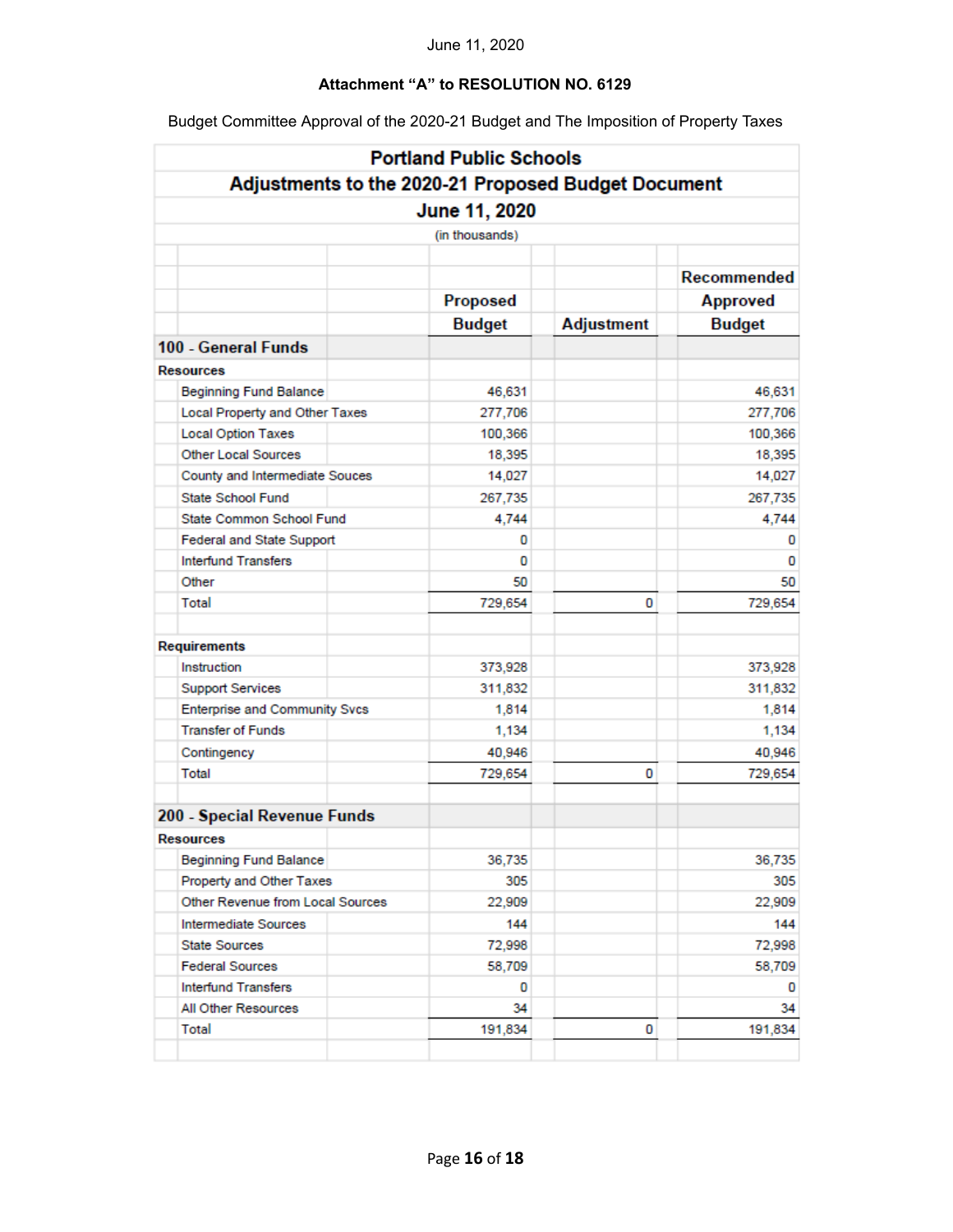|                                                                      | <b>Portland Public Schools</b> |                   |                    |  |  |
|----------------------------------------------------------------------|--------------------------------|-------------------|--------------------|--|--|
|                                                                      |                                |                   |                    |  |  |
| Adjustments to the 2020-21 Proposed Budget Document<br>June 11, 2020 |                                |                   |                    |  |  |
|                                                                      | (in thousands)                 |                   |                    |  |  |
|                                                                      |                                |                   |                    |  |  |
|                                                                      |                                |                   | <b>Recommended</b> |  |  |
|                                                                      | <b>Proposed</b>                |                   | <b>Approved</b>    |  |  |
|                                                                      | <b>Budget</b>                  | <b>Adjustment</b> | <b>Budget</b>      |  |  |
| <b>Requirements</b>                                                  |                                |                   |                    |  |  |
| Instruction                                                          | 84.568                         |                   | 84,568             |  |  |
| <b>Support Services</b>                                              | 54,750                         |                   | 54,750             |  |  |
| <b>Enterprise and Community Svcs</b>                                 | 23,861                         |                   | 23,861             |  |  |
| Facilities Acquisition and Construction                              | 14                             |                   | 14                 |  |  |
| <b>Transfers of Funds</b>                                            | 0                              |                   | o                  |  |  |
| <b>Unappropriated Ending Fund Balance</b>                            | 28,641                         |                   | 28,641             |  |  |
| Total                                                                | 191,834                        | 0                 | 191,834            |  |  |
| 300 - Debt Service Funds                                             |                                |                   |                    |  |  |
| <b>Resources</b>                                                     |                                |                   |                    |  |  |
| <b>Beginning Fund Balance</b>                                        | 14,250                         |                   | 14,250             |  |  |
| Property and Other Taxes                                             | 128,923                        |                   | 128,923            |  |  |
| Other Revenue from Local Sources                                     | 56,693                         |                   | 56,693             |  |  |
| <b>Federal Sources</b>                                               | 54                             |                   | 54                 |  |  |
| <b>Interfund Transfers</b>                                           | 1,751                          |                   | 1,751              |  |  |
| Total                                                                | 201,672                        | 0                 | 201,672            |  |  |
| <b>Requirements</b>                                                  |                                |                   |                    |  |  |
| Debt Service & PERS UAL                                              | 191,444                        |                   | 191,444            |  |  |
| Unappropriated Ending Fund Balance                                   | 10,228                         |                   | 10,228             |  |  |
| Total                                                                | 201,672                        | 0                 | 201,672            |  |  |
| 400 - Capital Projects Funds                                         |                                |                   |                    |  |  |
| <b>Resources</b>                                                     |                                |                   |                    |  |  |
| <b>Beginning Fund Balance</b>                                        | 577,819                        |                   | 577,819            |  |  |
| Other Revenue from Local Sources                                     | 12,766                         |                   | 12,766             |  |  |
| <b>Intermediate Sources</b>                                          | 0                              |                   | 0                  |  |  |
| <b>State Sources</b>                                                 | 3,500                          |                   | 3,500              |  |  |
| <b>Interfund Transfers</b>                                           | 0                              |                   | 0                  |  |  |
| All Other Resources                                                  | 0                              | 1,000,000         | 1,000,000          |  |  |
| Total                                                                | 594,085                        | 1,000,000         | 1,594,085          |  |  |
|                                                                      |                                |                   |                    |  |  |